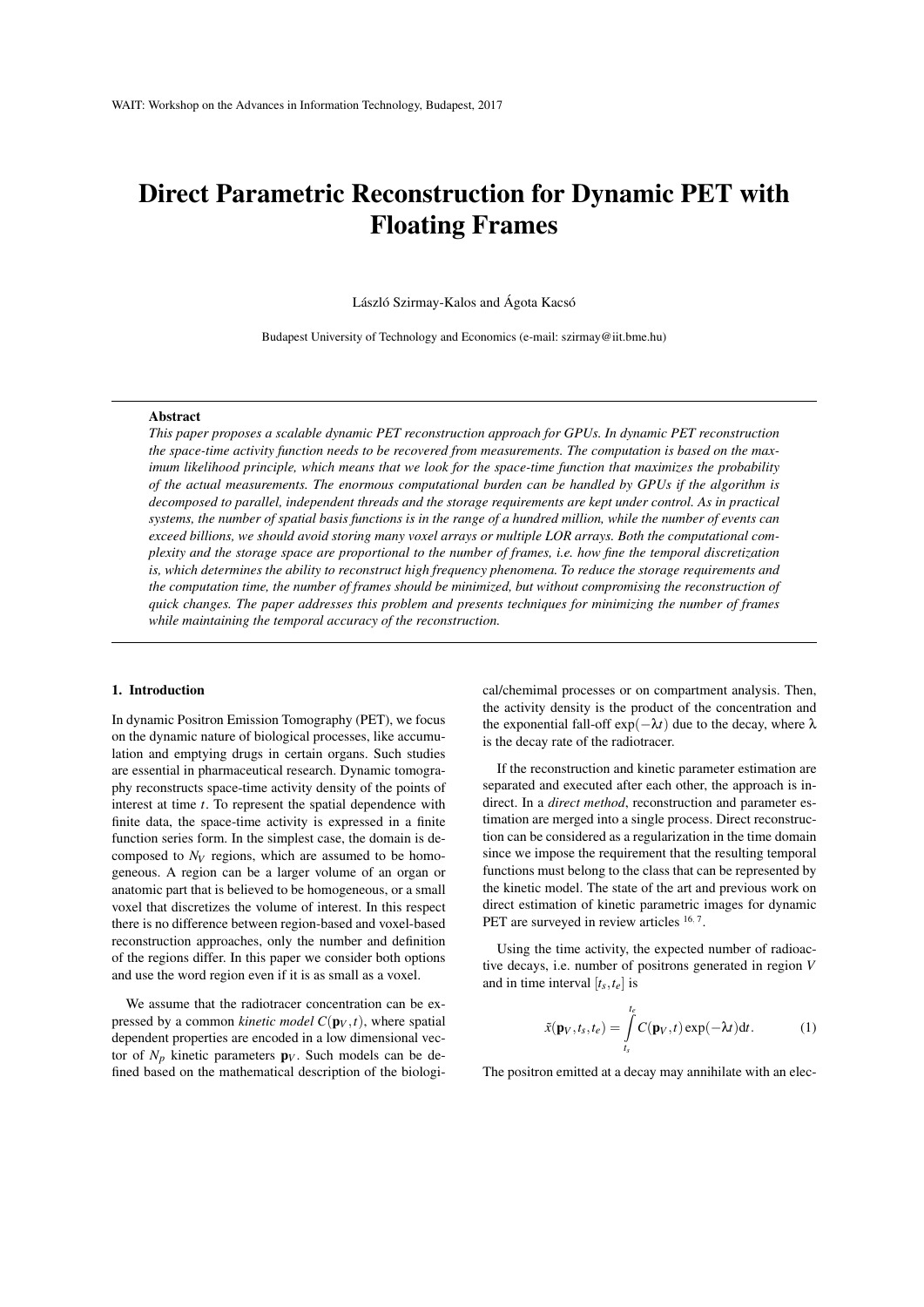tron, when two oppositely directed gamma-photons are born, which might be detected by the tomograph. A PET/CT system collects the *events* of simultaneous photon incidents in detector pairs. An event is a composition of the identification of the detector pair, also called *Line Of Response* or *LOR*, and its time of occurrence.

List mode reconstructions process the raw data of events. If the measurement time is discretized by interval boundaries  $t_1, t_2, \ldots, t_{N_T}$  and events are binned in frames  $(t_T, t_{T+1})$ , the time complexity reduces from the number of events to the number of frames *NT* , but the information of the actual time of the events within a frame is lost.

If the kinetic model is a linear function of non-negative parameters, then the classical ML-EM scheme can be extended to find all parameters<sup>5</sup>. Biologically plausible kinetic models often depend on their parameters non-linearly, rendering the classical ML-EM approach not applicable anymore. A first approach aiming at the reconstruction of parameters of the two-tissue-compartment model for each region rather than only for a few ROIs searched the maximum of a penalized likelihood with the parametric iterative coordinate descent algorithm <sup>2</sup> . The one-compartment model was considered in <sup>18</sup>. Wang et al. <sup>17</sup> proposed the application of optimization transfer principle to find the optimum for general kinetic models, which locally approximated the objective function of the optimization. This method alternates independent reconstructions of the frames and model fitting in iteration steps using, for example, the Levenberg-Marguard algorithm.

Our approach builds on that of Wang <sup>17</sup> and executes the maximum-likelihood dynamic reconstruction method with a two-level iteration scheme that decomposes the solution to phases where each phase can be efficiently implemented on the GPU, i.e. can be computed by parallel threads with no communication. Data exchange may happen just between phases. Additionally, the storage compexity of the method is low, we need to represent the compressed list of events, a single LOR array, and just a few voxel arrays, in additional to the final results, which is the voxel array storing one parameter vector at each voxel.

To handle the problem of the fine frames, we present a *floating frame* approach, where the advantages of list mode and binned mode are combined. The time discretization is neither uniform nor fixed during the reconstruction process, but frames are *floating* during the iterations to minimize the discretization error while working with relatively low number of frames at a time.

## 2. Dynamic PET reconstruction

The correspondence between positron generation and gamma photon detection is established by *system matrix* A <sup>12</sup>, <sup>11</sup>. that expresses the probability of generating an event in LOR *L* given that a positron is emitted in voxel *V*. The expected number of events  $\tilde{y}_L(t_s, t_e)$  in LOR *L* during frame  $(t<sub>s</sub>, t<sub>e</sub>)$  is the sum of the contributions of all voxels in the volume during this time.

$$
\tilde{y}_L(t_s, t_e) = \sum_V \mathbf{A}_{L,V} \tilde{x}(\mathbf{p}_V, t_s, t_e).
$$
 (2)

Unknown coefficients p are found to maximize the probability of the actually measured data. The measured number of hits in LOR *L* in frame (*ts*,*te*) follows a Poisson distribution of expectation  $\tilde{y}_L(t_s, t_e)$ . Because of the statistical independence of different LORs and different frames as we required them to be disjoint, the combined probability considering all LORs and all frames is the product of elementary probabilities. According to the concept of maximumlikelihood reconstruction, unknown parameters are found to maximize the following log-likelihood:

$$
\log \mathcal{L} = \sum_{L} \sum_{T} \left( y_L(t_T, t_{T+1}) \log \tilde{y}_L(t_T, t_{T+1}) - \tilde{y}_L(t_T, t_{T+1}) \right). \tag{3}
$$

The optimization problem has very high computational complexity. The number of free variables, i.e. the dimension of the search space is  $N_P \times N_V$ , the log-likelihood acting as the optimization target is a sum of  $N_L \times N_T$  terms. The range of  $N_V$  and  $N_L$  is typically several hundred millions,  $N_T$  is typically in the order of a hundred, and *NP* is less than 10 since we wish to describe a time function with a few parameters. Thus, both the dimension of the search space and the number of terms in the optimization target can be in the order of millions. This means that the search method should be carefully designed and high performance computation platforms should be exploited.

The reconstruction means the maximization of the loglikelihood of Equation 3. The likelihood has an extremum where all partial derivatives are zero. Computing the partial derivatives, we obtain

$$
\sum_{T} \frac{\partial \tilde{x}(\mathbf{p}_V, t_T, t_{T+1})}{\partial \mathbf{p}_{V,P}} \sum_{L} \left( \mathbf{A}_{L,V} \frac{y_L(t_T, t_{T+1})}{\tilde{y}_L(t_T, t_{T+1})} - \mathbf{A}_{L,V} \right) = 0.
$$
\n(4)

for  $V = 1, 2, \ldots, N_V$  and  $P = 1, \ldots, N_P$ . Thus, we have  $N_V \times N_P$  equations, each containing  $N_T$  terms that depend on unknown parameters of all voxels, and the computation of each equation requires the consideration of all LORs *L* for which  $A_{L,V}$  is not zero. Note that accurate reconstruction requires the computation of positron range and scattered particle paths as well, which makes system matrix A not sparse.

The computation of the derivatives of the log-likelihood requires a static forward projection and a back projection in each frame *T*. Indeed, in frame *T*, the expected number of radioactive decays in region *V* is  $\tilde{x}(\mathbf{p}_V, t_T, t_{T+1})$ , which is forward projected to obtain  $\tilde{y}_L(t_T, t_{T+1})$  according to Equation 2. A gathering type approach is obtained if computational threads are assigned to LORs and each thread computes the expected hits for a single LOR *L* during frame *T*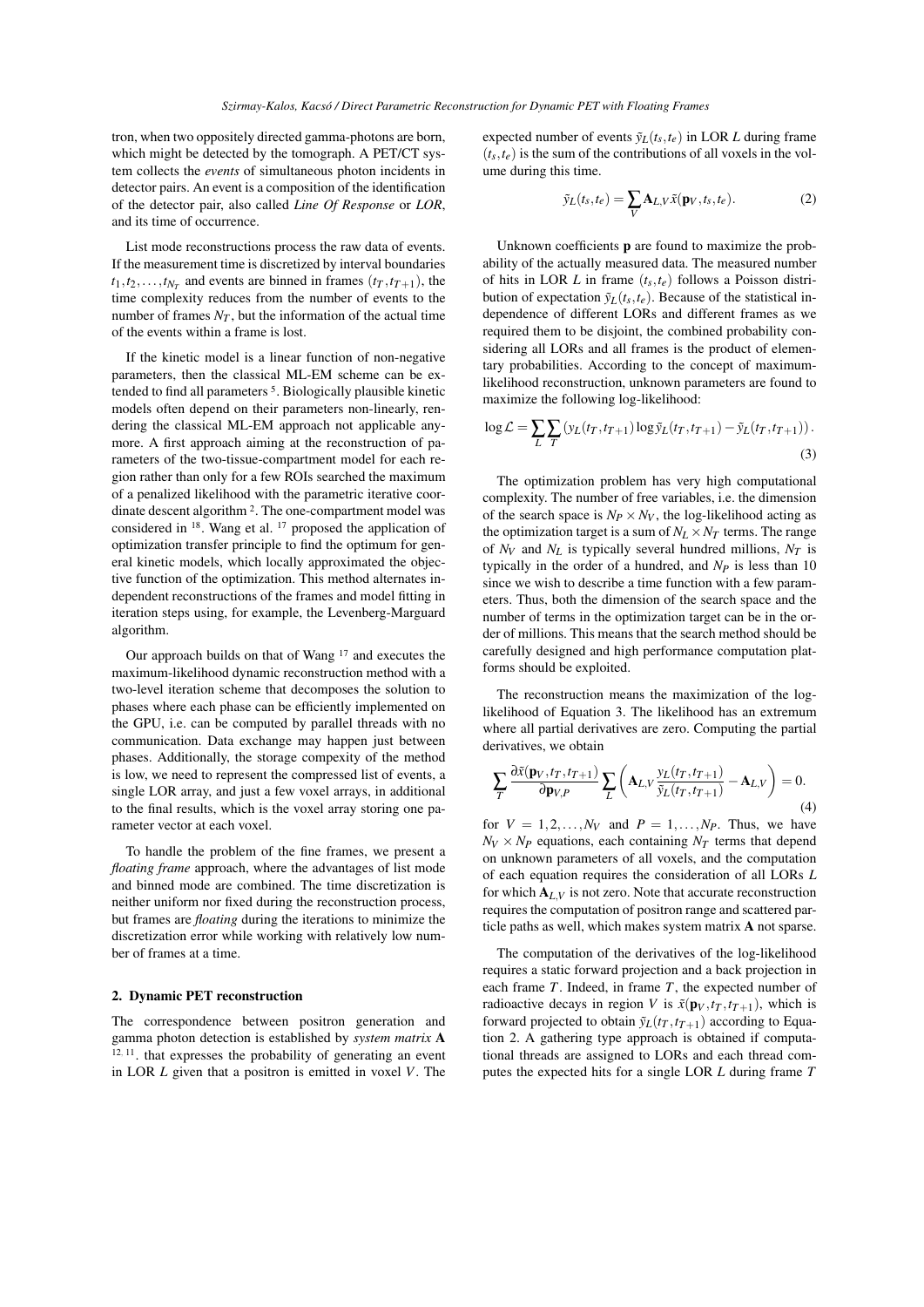.

An ML-EM static back projection would obtain a new estimate of the activity as

$$
x_V(t_T,t_{T+1}) = \tilde{x}(\mathbf{p}_V,t_T,t_{T+1}) \cdot \frac{\sum_L \mathbf{A}_{L,V} \frac{y_L(t_T,t_{T+1})}{\tilde{y}_L(t_T,t_{T+1})}}{\sum_L \mathbf{A}_{L,V}}
$$

Note that this step is a classical ML-EM step, where a gathering algorithm assigns computational threads to regions and each thread computes a single value  $x_V(t_T, t_{T+1})$ .

From this equation, we can express

$$
\sum_{L} A_{L,V} \frac{y_L(t_T, t_{T+1})}{\tilde{y}_L(t_T, t_{T+1})} = \frac{x_V(t_T, t_{T+1})}{\tilde{x}(\mathbf{p}_V, t_T, t_{T+1})} \cdot \sum_{L} A_{L,V},
$$

which can be substituted into Equation 4:

$$
\sum_{T} \frac{\partial \tilde{x}(\mathbf{p}_V, t_T, t_{T+1})}{\partial \mathbf{p}_{V,P}} \left( \sum_{L} \mathbf{A}_{L,V} \right) \left( \frac{x_V(t_T, t_{T+1})}{\tilde{x}(\mathbf{p}_V, t_T, t_{T+1})} - 1 \right) = 0.
$$
\n(5)

Dividing both sides by the sensitivity of the voxel, i.e. by  $\sum_{l}$   $\mathbf{A}_{l}$ , *V*, we get an equivalent requirement for the extremum of the likelihood

$$
\sum_{T} \frac{\partial \tilde{x}(\mathbf{p}_V, t_T, t_{T+1})}{\partial \mathbf{p}_{V,P}} \left( \frac{x_V(t_T, t_{T+1})}{\tilde{x}(\mathbf{p}_V, t_T, t_{T+1})} - 1 \right) = 0. \quad (6)
$$

In this equation  $\tilde{x}(\mathbf{p}_V, t_T, t_{T+1})$  depends on the unknown parameter vector of the given voxel  $\mathbf{p}_V$ , while  $x_V$  involves forward and back projections and depends on the parameter vectors of all voxels. Thus, if *xV* were known, then the computation could be decoupled for different voxels, where a system of equations with *NP* unknowns needs to be solved. In this way, forward/backward projection can be separated from the parameter fitting, thus the complexity of the algorithm will be the sum of the complexities of the two steps and not their product.

Having fixed  $x_V(t_T, t_{T+1})$ , the non-linear equation is solved with the Levenberg-Marquard algorithm. This can also be imagined as a curve-fitting process.

Concerning the evaluation and the solution of this equation on massively parallel architectures, the process should be decomposed to phases where computational threads are assigned either to voxels or LORs and can be executed without inter-thread communication. Note that in forward projection we should compute many LOR values from many voxel values, in back projection many voxel values from many LORs, in the phase of voxel activity evaluation many voxel parameter values to many voxel activity values. On parallel architectures *gathering type* or *output-driven* algorithms are preferred where the parallel threads are assigned to the output values and a thread gathers the contributions of inputs that can affect this particular output. As number of LORs *NL* is huge and the number of voxels *NV* is also large, at most one LOR array and just a few voxel arrays can be used by the algorithm. To achieve this goal, the computation of the derivative of the log-likelihood function is decomposed to steps that can be executed by the GPU, and its iterative solution is decomposed to sub-iterations. Let us first consider the evaluation of the derivative of the log-likelihood function.

There are various options to regularize the solution, which is essential in the case of inverse problems. One option is the modification of the optimization target in Equation 3 by a regularization term that penalizes unacceptable solutions<sup>4</sup>, where, for example, the spatial or temporal variation is too high. The *method of sieves* <sup>9</sup>, <sup>10</sup>, <sup>15</sup>, <sup>13</sup>, on the other hand, does not modify the optimization target, but filters the iterated approximation in each iteration step  $1, 6$ . Mathematically, this approach projects the current estimate into the subspace of acceptable solutions in each iteration <sup>8</sup>, <sup>3</sup> . Filtering can also exploit anatomic information gathered by a CT or an MR<sup>14</sup>.

Putting the discussed steps together, the pseudo-code of the reconstruction is as follows:

**for**  $n = 1$  **to**  $n_{\text{max}}$  **do** *ll main iteration*<br>**for**  $T = 1$  **to**  $N_T$  **do** *ll iterate through frames II* iterate through frames // *evaluation* foreach voxel *V* in parallel  $\tilde{x}_V = \int^{t_{T+1}}$  $\int_{t_T}$  *C*( $\mathbf{p}_V$ ,*t*) exp(−λ*t*)d*t* // *forward projection* foreach LOR *L* in parallel  $\tilde{y}_L = \sum_{V'} \mathbf{A}_{L,V'} \tilde{x}_{V'}$ // *back projection* foreach voxel *V* in parallel  $x_V = \tilde{x}_V \cdot \frac{\sum_L A_{L,V} \frac{y_L}{y_L}}{\sum_L A_{L,V}}$ endfor // *curve fitting* **foreach voxel** *V* in parallel  $\hat{\mathbf{p}}_V^{(n+1)} =$  Solve Equation 5 // *filtering* foreach voxel *V* in parallel  $\mathbf{p}_V^{(n+1)} = \text{Filter}(\hat{\mathbf{p}}_V^{(n+1)})$ endfor

The most time consuming steps of the reconstruction are the forward projection and back projection, and these steps should also be repeated in every iteration and for every frame. Even if its time is reduced by efficient parallel computation of the GPUs, it still takes long and requires the temporary storage of a voxel array for each frame. Thus, not only the time complexity but also the storage requirement will be prohibitive if the number of frames is large. Thus, the reduction of the number of frames is imperative. However, distributing events just in a few bins may lead to information loss, and as a result, the quality of the reconstruction of the high frequency phenomena may degrade. This paper proposes a method that minimizes the computational error due to such frame reduction.

#### 3. The method of frame definition

Suppose that the time is decomposed to a lot of fine frames, but the number of frames makes both time and storage requirements prohibitive. Thus, we should reduce the number of frames making them longer. We focus on how the frames should be merged and defined to introduce just a small error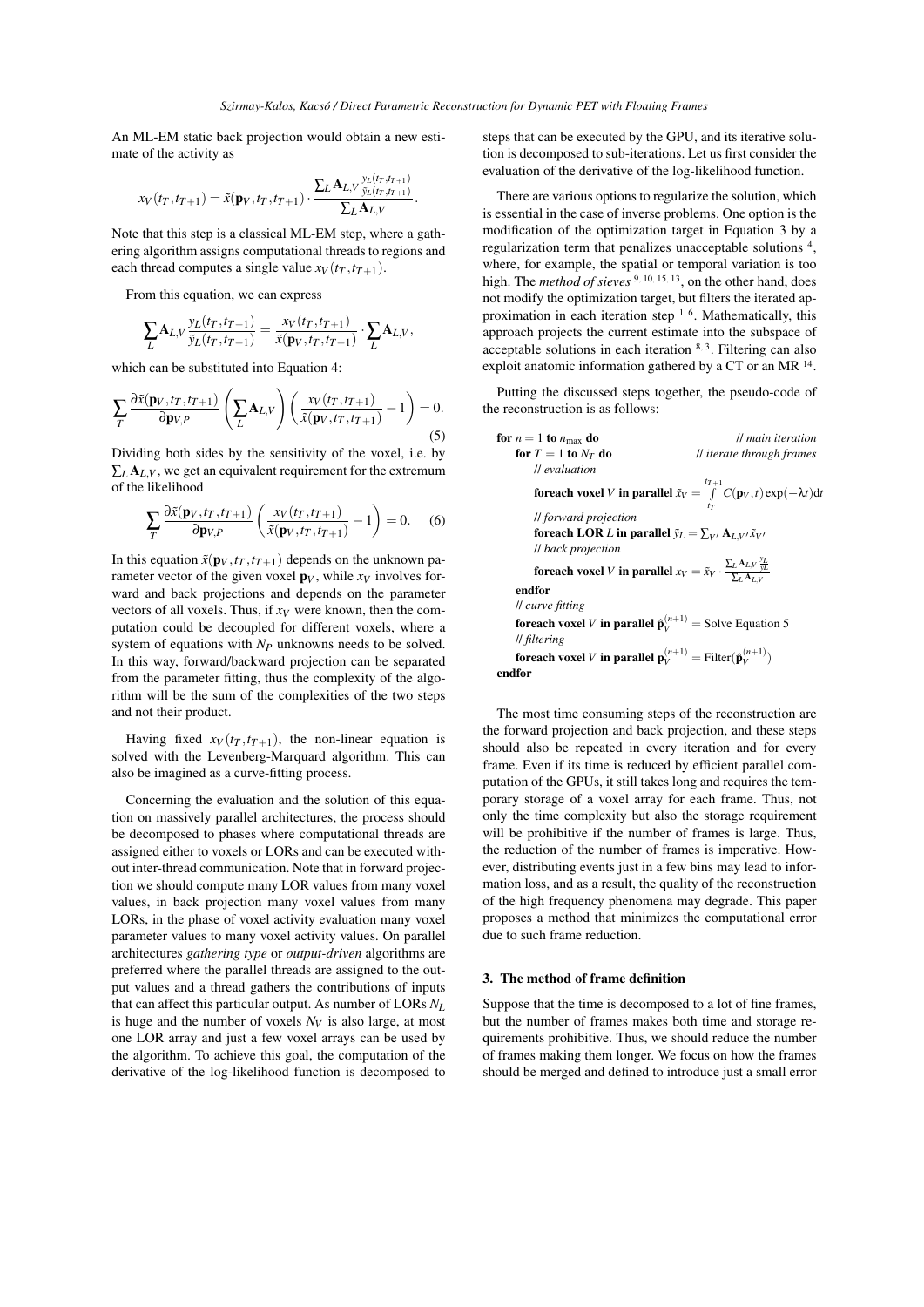in the reconstruction. Of course, a frame definition method is feasible only if it does not require a reconstruction with many frames since our objective is to reduce the number of frames to speed up reconstruction. Thus, sub-optimal or approximate methods are also acceptable if they meet this requirement.

We first examine how the reconstruction error is modified if two frames are merged together. Then, using the obtained error measure, different frame definition methods are proposed.

Note that during reconstruction we need to solve equations of form

$$
F(\mathbf{p}_V) = \sum_T \frac{\partial \tilde{x}(\mathbf{p}_V, t_T, t_{T+1})}{\partial \mathbf{p}_{V,P}} \left( \frac{x_V(t_T, t_{T+1})}{\tilde{x}(\mathbf{p}_V, t_T, t_{T+1})} - 1 \right) = 0.
$$
\n(7)

Let us now consider the change of expected activity  $\tilde{x}(\mathbf{p}_{V,P},t)$  as a result of merging frames  $T^*$  and  $T^*+1$ . We use the following shorthand notations, where index *i* is 1 for the first frame, i.e. when  $t_s = t_T^*$  and  $t_e = t_{T^*+1}$ , index *i* is 2 for the second frame, i.e. when  $t_s = t_{T^*+1}$  and  $t_e = t_{T^*+2}$ , and index *i* is 12 for the merged frame, i.e. when  $t_s = t_T^*$  and  $t_e = t_{T^*+2}$ :

$$
\tilde{x}(\mathbf{p}_V, t_s, t_e) = \tilde{x}_i, \quad \frac{\partial \tilde{x}(\mathbf{p}_V, t_s, t_e)}{\partial \mathbf{p}_{V,P}} = \tilde{x}'_i, \quad x_V(t_s, t_e) = x_i,
$$

$$
y_L(t_s, t_e) = y_{L,i}, \quad \tilde{y}_L(t_s, t_e) = \tilde{y}_{L,i}.
$$

Variable  $\tilde{x}$  giving the expected number of radioactive decays and its derivative are additive in frames since they are time integrals (Equation 1):

$$
\tilde{x}_1 + \tilde{x}_2 = \tilde{x}_{12}, \quad \tilde{x}'_1 + \tilde{x}'_2 = \tilde{x}'_{12}.
$$

As the expected number of hits  $\tilde{v}_L(t_s, t_e)$  depends linearly on expected voxel activities  $\tilde{x}_V(t_s, t_e)$  (Equation 2), it is also additive, so is the number of measured hits  $y_L(t_s, t_e)$ :

$$
\tilde{y}_{L,1} + \tilde{y}_{L,2} = \tilde{y}_{L,12}, y_{L,1} + y_{L,2} = y_{L,12}.
$$

We show that the result of the back projection

$$
x_V(t_T, t_{T+1}) = \tilde{x}(\mathbf{p}_V, t_T, t_{T+1}) \cdot \frac{\sum_L A_{L,V} \frac{y_L(t_T, t_{T+1})}{\tilde{y}_L(t_T, t_{T+1})}}{\sum_L A_{L,V}}
$$

is also approximately additive if the ratios of expected decays  $\tilde{x}$  in frame  $T^*$  and frame  $T^* + 1$  are similar in all voxels and mainly due to the different lengths of the frames. Note that this requirement is met if the time dependence of  $C(\mathbf{p}_V, t)$  exp( $-\lambda t$ ) is roughly constant in the time interval of the two frames since ratio

$$
\frac{\tilde{x}_V(t_T,t_{T+1})}{\tilde{x}_V(t_{T+1},t_{T+2})} = r
$$

is then equal to the lengths of the two merged frames. If the ratios are the same, then

$$
\frac{\tilde{x}_1}{\tilde{y}_{L,1}} \approx \frac{\tilde{x}_2}{\tilde{y}_{L,2}} \approx \frac{\tilde{x}_{12}}{\tilde{y}_{L,12}}.
$$

Taking into account that the number of measured hits in LORs  $y_L(t_s, t_e)$  is also additive

$$
\frac{\tilde{x}_1 y_{L,1}}{\tilde{y}_{L,1}} + \frac{\tilde{x}_2 y_{L,2}}{\tilde{y}_{L,2}} \approx \frac{\tilde{x}_1 2 y_{L,12}}{\tilde{y}_{L,12}}
$$

.

Using this, the additivity of the back projection results can be shown:

$$
x_1 + x_2 = \tilde{x}_1 \cdot \frac{\sum_L A_{L,V} \frac{y_{L,1}}{\tilde{y}_{L,1}}}{\sum_L A_{L,V}} + \tilde{x}_2 \cdot \frac{\sum_L A_{L,V} \frac{y_{L,2}}{\tilde{y}_{L,2}}}{\sum_L A_{L,V}} \approx
$$

$$
\tilde{x}_{12} \cdot \frac{\sum_L A_{L,V} \frac{y_{L,12}}{\tilde{y}_{L,12}}}{\sum_L A_{L,V}} = x_{12}.
$$

If frames are merged, then error ∆*F* is introduced into the equation, so instead of the original equation we solve

$$
F(\mathbf{p}_V) + \Delta F = 0
$$

where error

$$
\Delta F = \tilde{x}'_{12} \frac{x_{12}}{\tilde{x}_{12}} - \tilde{x}'_1 \frac{x_1}{\tilde{x}_1} - \tilde{x}'_2 \frac{x_2}{\tilde{x}_2}
$$
(8)

is due to frame merging. Using the additivity relations, the error can be approximated as

$$
|\Delta F| = \frac{\tilde{x}_1 \tilde{x}_2}{\tilde{x}_1 + \tilde{x}_2} \left| \frac{x_1}{\tilde{x}_1} - \frac{x_2}{\tilde{x}_2} \right| \left| \frac{\tilde{x}_1'}{\tilde{x}_1} - \frac{\tilde{x}_2'}{\tilde{x}_2} \right|
$$

The difference of the solved equation ∆*F* makes some error ∆p in parameter vector p, which in turn, modifies the complete activity density and its integrals in frames. What we are interested in is the scale of this modification, for which a tractable error measure should be found. Based on the recognition that the solution of Equation 7 is equivalent to a time curve fitting problem, the difference of  $\tilde{x}$  obtained with and without merging the frames can be well represented by the difference of its values at the point of time where the two frames are merged. It means that we assume that error ∆*F* translates only to error ∆*x*˜ of ˜*x*12. Thus, we look for the difference of  $\tilde{x}_{12}$  that can alone compensate the modification of *F*, while assuming that the temporal function is similar in other frames:

$$
F(\mathbf{p}_V + \Delta \mathbf{p}) - F(\mathbf{p}_V) = \Delta F = \tilde{x}'_{12} \frac{x_{12}}{\tilde{x}_{12} + \Delta \tilde{x}} - \tilde{x}'_{12} \frac{x_{12}}{\tilde{x}_{12}}.
$$

Using first order approximation

$$
\frac{x_{12}}{\tilde{x}_{12} + \Delta \tilde{x}} \approx \frac{x_{12}}{\tilde{x}_{12}} \left( 1 - \frac{\Delta \tilde{x}}{\tilde{x}_{12}} \right).
$$

and the result of Equation 8, we can express error ∆*x*˜ as

$$
\Delta \tilde{x} = \frac{\tilde{x}_{12}^2}{\tilde{x}_{12}' x_{12}} \left( \tilde{x}_{12}' \frac{x_{12}}{\tilde{x}_{12}} - \tilde{x}_1' \frac{x_1}{\tilde{x}_1} - \tilde{x}_2' \frac{x_2}{\tilde{x}_2} \right).
$$
 (9)

With the additivity relations, the absolute value of error  $Δx̃$  can be expressed in the following form:

$$
|\Delta \tilde{x}| \approx \frac{\tilde{x}_1 \tilde{x}_2 (\tilde{x}_1 + \tilde{x}_2)}{(\tilde{x}_1' + \tilde{x}_2') (x_1 + x_2)} \left| \frac{x_1}{\tilde{x}_1} - \frac{x_2}{\tilde{x}_2} \right| \left| \frac{\tilde{x}_1'}{\tilde{x}_1} - \frac{\tilde{x}_2'}{\tilde{x}_2} \right|.
$$
 (10)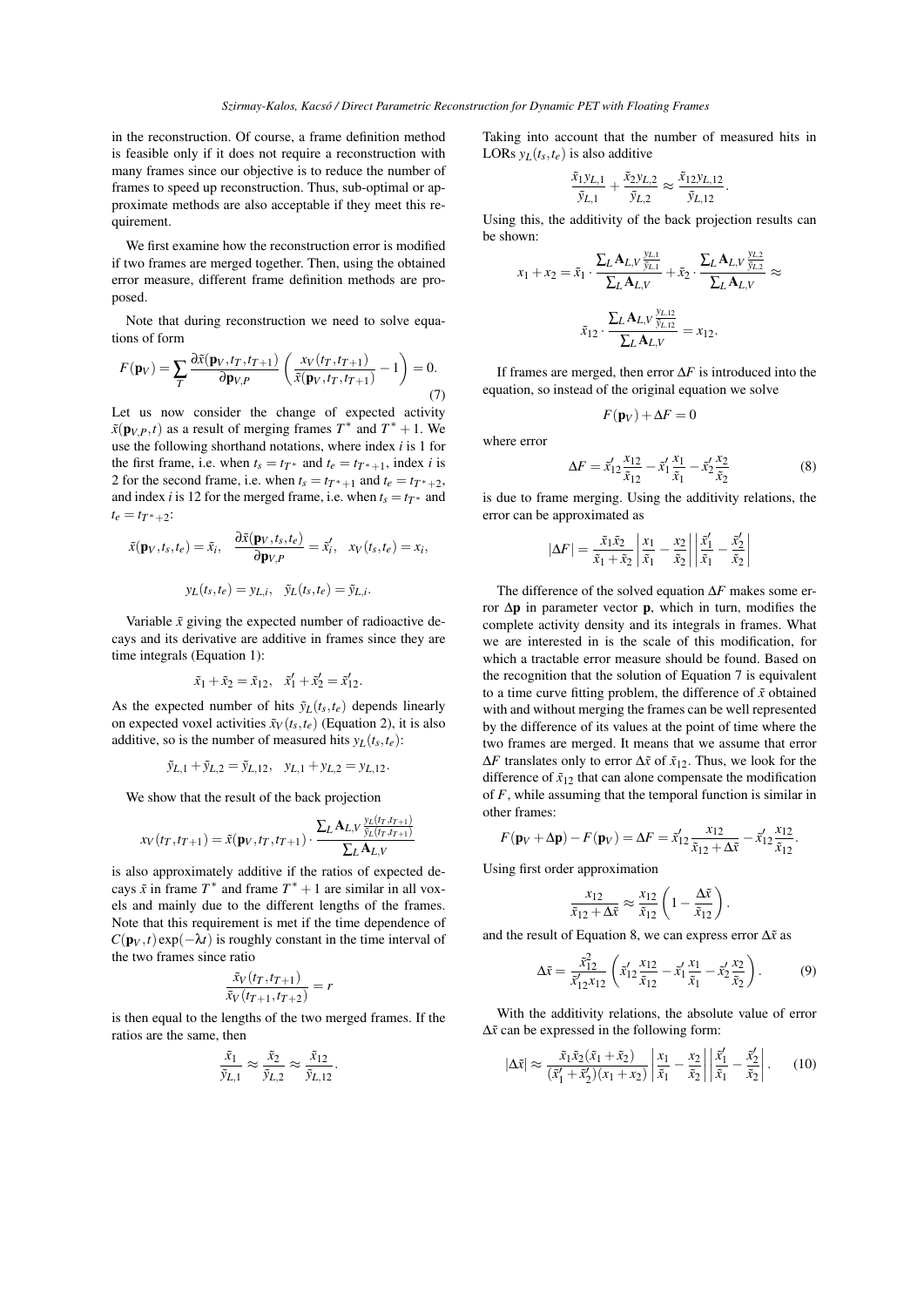With this error formula we can select that pair of consecutive frames that can be merged together introducing the smallest error while reducing the number of frames by one, and iterating the same approach, reducing the number of frames to an arbitrary number. The direct application of this approach requires a fine frame solution at least approximately since the error formula contains variables of the two fine frames that are merged. We call this the *bottom-up approach*, which needs efficient approximations of the reconstruction taking higher number of frames.

The error formula can also be used in a *top-down approach* that starts with a very few number of frames and refines them where necessary. However, in this case, we need heuristics to guess the data of the fine frames since only the data of the merged frame is available.

Finally, we can modify the frame boundaries without changing the number of frames. Again, heuristics is needed to approximate the data of the fine frame that is attached to a different larger frame.

# 3.1. Bottom-up approach

The bottom-up approach needs initial reconstruction with many fine frames, which is feasible only if the number of regions is small. Thus, at the first phase of the method, we use large voxels and execute real region based reconstruction. If the number of regions is small, then the system matrix can be stored in the computer memory, so we should compute it only once making forward and back projections fast. Having obtained a reconstruction with high temporal but low spatial resolution, the spatial resolution is increased while the temporal reconstruction is decreased controlled by Equation 10. It means that we merge those frames where the introduced error in the low spatial resolution model is minimal.

#### 3.2. Top-down approach

In the top-down approach we start with a relatively few number of frames and split a frame into two if necessary. To decide which frame should be split, we should use equation 10 in reverse direction and ask how the error can be maximally decreased by decomposing a frame into two frames. Before subdivision, we have the data of the combined frame only, so decision should be based only on this. Factor

$$
\left|\frac{x_1}{\tilde{x}_1} - \frac{x_2}{\tilde{x}_2}\right| \left|\frac{\tilde{x}_1'}{\tilde{x}_1} - \frac{\tilde{x}_2'}{\tilde{x}_2}\right|
$$

depends on the difference of the relative errors of refined frames, so this factor is ignored during the decision. When a frame is broken into two, we decompose the time interval into two equal parts, so  $\tilde{x}_1$  and  $\tilde{x}_2$  are approximately equal, thus their product can be well approximated as

$$
\tilde{x}_1 \tilde{x}_2 \approx \left(\frac{\tilde{x}_1 + \tilde{x}_2}{2}\right)^2
$$

according to the relation of the geometric and arithmetic means. Using this approximation we decompose that frame where

$$
\frac{(\tilde{x}_1 + \tilde{x}_2)^3}{(\tilde{x}'_1 + \tilde{x}'_2)(x_1 + x_2)} \approx \frac{\tilde{x}_{12}^3}{\tilde{x}'_{12}x_{12}}
$$

is maximal.

# 4. Results

To examine the proposed method, we use a 2D model <sup>12</sup> where  $N_L = 2115$  and  $N_V = 1024$  (Figure 1) and reconstruct the activity curves of a 2D brain model. For this model, the system matrix can be precisely computed.



Figure 1: 2D tomograph model: The detector ring contains 90 detector crystals and each of them is of size 2.2 in voxel units and participates in 47 LORs connecting this crystal to crystals being in the opposite half circle, thus the total number of LORs is  $90 \times 47/2 = 2115$ . The voxel array to be reconstructed is in the middle of the ring and has  $32 \times 32$  resolution, i.e. 1024 voxels. The lower image shows the blood input function and the simulated time activity curves in the gray matter (ROI 2) and white matter (ROI 1) of the brain.

For defining the frame boundaries we use the bottom– up approach. We split 20*s* the measurement time into 100 frames and merged the two consecutive frames introducing the smallest error. we repeat this prcess until the number of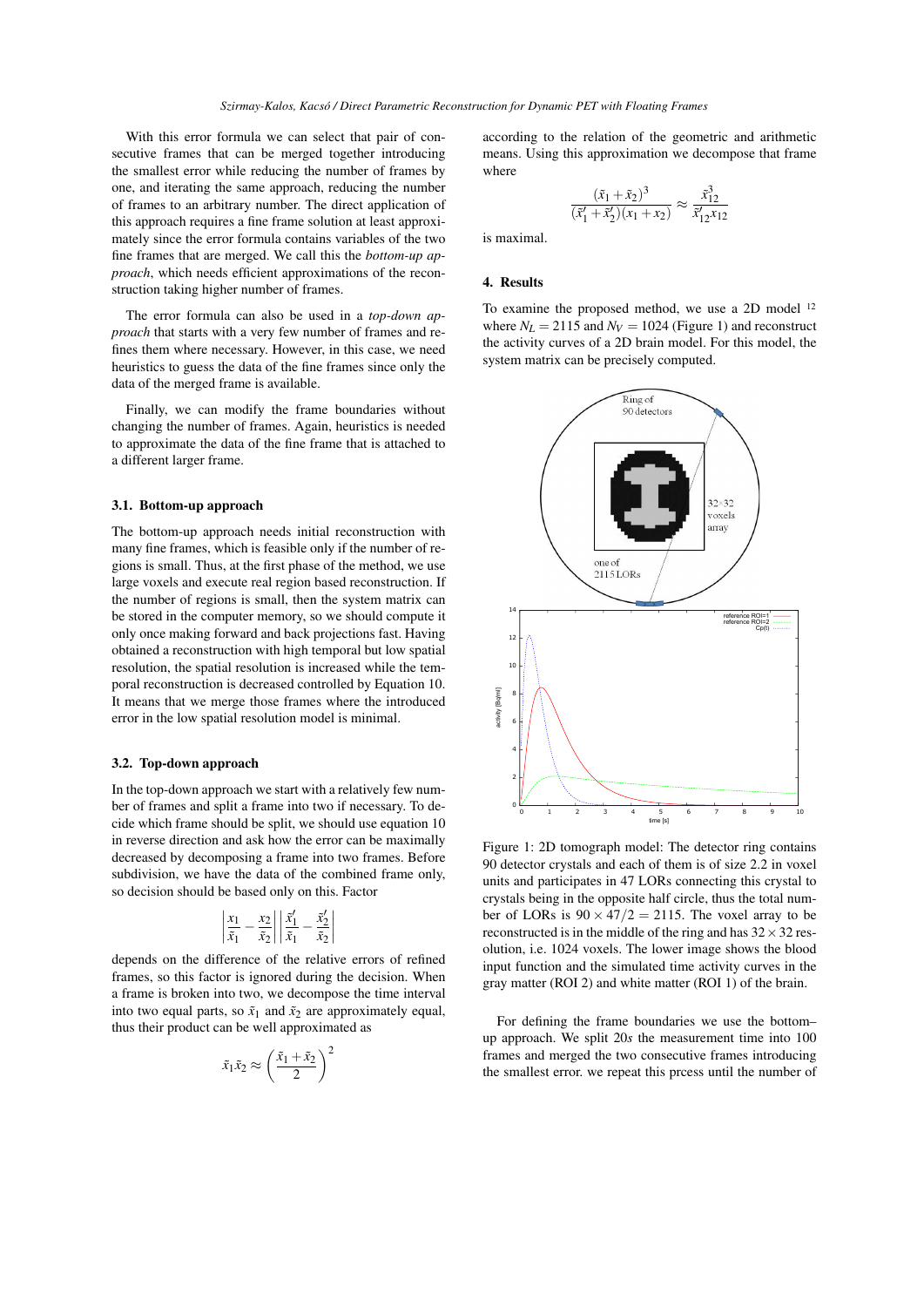*Szirmay-Kalos, Kacsó / Direct Parametric Reconstruction for Dynamic PET with Floating Frames*



Figure 2: The resulting 5 frames using the discussed methods and a simple uniform split of the measurement time.

frames is sufficiently low, in this particular case at the end we have 5 time frames. The introduced error can be expressed by the Equation 10 or 9. An other option is to merge those two frames where the sum of activities is minimal, thus resulting in frames proportional with the number of hits.

Figure 2 shows the results of these frame merging methods, while on Figure 3 we see the different stages of the frame merging process, and the normalized merging errors for the consecutive time frames.

For the reconstruction with high spatial resolution we use the obtained 5 frames. Figure 4 shows the activity error during the iterations, and the resulting averaged time activity functions obtained with the different method used for frame definition. Note that the results are much better if the measurement time is not just simply split into 5 equal length frames but we use the one of the proposed methods.

#### 5. Conclusions

In this paper we investigated the problem of dynamic PET reconstruction when the total activity in a region of interest needs to be reconstructed as a function of time. We have shown that binning in time but still using non-constant basis functions is possible and can greatly reduce the computation time while maintaining the accuracy of the time consuming list mode reconstruction. We have also shown that the proposed methods for defining a low number of time frames provides more accurate results than the simple uniform division of the measurement time.

# Acknowledgement

This work has been supported by OTKA K–104476 and VKSZ-14 PET/MRI 7T.

## References

- 1. B. Csébfalvi and G. Rácz. Retailoring box splines to lattices for highly isotropic volume representations. *Computer Graphics Forum*, 35(3):411–420, 2016.
- 2. M.E. Kamasak, C.A. Bouman, E.D. Morris, and K. Sauer. Direct reconstruction of kinetic parameter images from dynamic pet data. *IEEE Trans Med Imaging*, 24(5):636–650, 2005.
- 3. M. Magdics, L. Szirmay-Kalos, B. Tóth, and T. Umenhoffer. Filtered sampling for PET. In *IEEE Nuclear Science Symposium Conference Record (NSS/MIC)*, 2012.
- 4. Milán Magdics and László Szirmay-Kalos. *Optimization in Computer Engineering - Theory and Applications*, chapter Total Variation Regularization in Maximum Likelihood Estimation. Scientific Research Publishing, 2011.
- 5. J. Matthews, D. Bailey, P. Price, and V. Cunningham. The direct calculation of parametric images from dynamic PET data using maximum-likelihood iterative reconstruction. *Physics in Medicine and Biology*, 42:1155–1173, June 1997.
- 6. G. Rácz and B. Csébfalvi. Tomographic reconstruction on the body-centered cubic lattice. In *Spring Conference on Computer Graphics (SCCG)*, 2015.
- 7. Andrew J Reader and Jeroen Verhaeghe. 4d image reconstruction for emission tomography. *Physics in Medicine and Biology*, 59(22):R371, 2014.
- 8. Eddy T.P. Slijpen and Reek J. Beekman. Comparison of postfiltering and filtering between iterations for SPECT reconstruction. *IEEE Trans. Nuc. Sci.*, 46(6):2233–2238, 1999.
- 9. Donald L. Snyder and M.I. Miller. The use of sieves to stabilize images produced with the em algorithm for emission tomography. *IEEE Transactions on Nuclear Science*, 32(5):3864–3872, Oct 1985.
- 10. Donald L. Snyder, M.I. Miller, Lewis J. Thomas, and D.G. Politte. Noise and edge artifacts in maximum-likelihood reconstructions for emission tomography. *IEEE Transactions on Medical Imaging*, 6(3):228–238, Sept 1987.
- 11. L. Szirmay-Kalos, M. Magdics, and B. Tóth. Multiple importance sampling for PET. *IEEE Trans Med Imaging*, 33(4):970–978, 2014.
- 12. L. Szirmay-Kalos, M. Magdics, B. Tóth, and T. Bükki. Averaging and Metropolis iterations for positron emission tomography. *IEEE Trans Med Imaging*, 32(3):589–600, 2013.
- 13. László Szirmay-Kalos and Ágota Kacsó. Regularizing direct parametric reconstruction for dynamic pet with the method of sieves. In *Molecular Imaging Conference*, MIC '16, pages M16D–1, 2016.
- 14. László Szirmay-Kalos, Milán Magdics, and Balázs Tóth. Volume enhancement with externally controlled anisotropic diffusion. *The Visual Computer*, pages 1–12, 2016.
- 15. Eugene Veklerov and J. Llacer. The feasibility of images reconstructed with the methods of sieves. *IEEE Transactions on Nuclear Science*, 37(2):835–841, Apr 1990.
- 16. G. Wang and J. Qi. Direct estimation of kinetic parametric images for dynamic pet. *Theranostics*, 3(10):802–815, 2013.